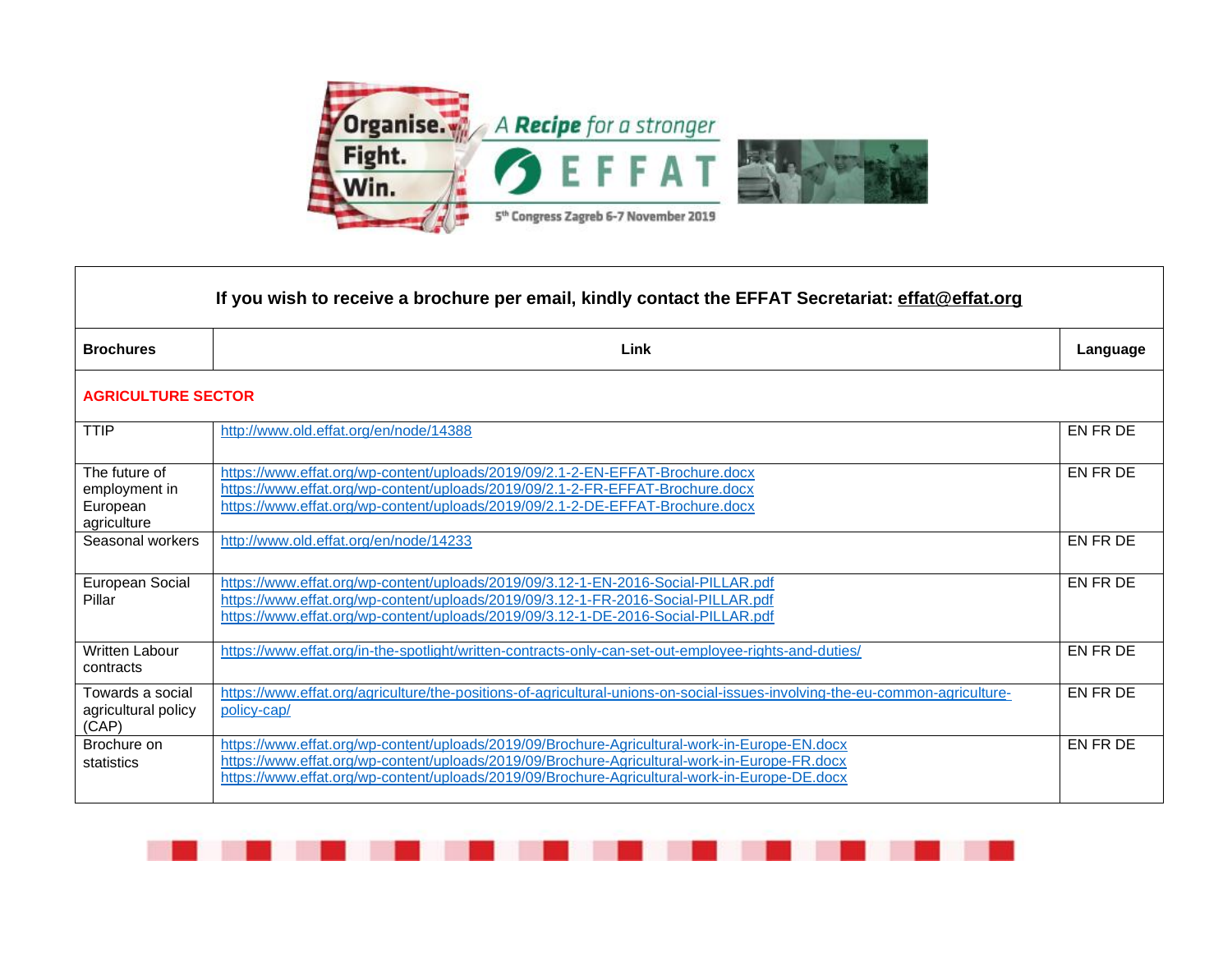

| Better protection<br>for workers: H&S                        | https://www.effat.org/agriculture/24078/                                                                                                                                                                                                                                                                                                                                                                                                                                                                                 | EN FR DE          |  |
|--------------------------------------------------------------|--------------------------------------------------------------------------------------------------------------------------------------------------------------------------------------------------------------------------------------------------------------------------------------------------------------------------------------------------------------------------------------------------------------------------------------------------------------------------------------------------------------------------|-------------------|--|
| <b>African Swine</b><br>Fever                                | https://www.effat.org/wp-content/uploads/2019/09/ASF-EN.docx<br>https://www.effat.org/wp-content/uploads/2019/09/ASF-FR.docx<br>https://www.effat.org/wp-content/uploads/2019/09/ASF-DE.docx                                                                                                                                                                                                                                                                                                                             | EN FR DE          |  |
| <b>FOOD, DRINK &amp; TOBACCO SECTOR</b>                      |                                                                                                                                                                                                                                                                                                                                                                                                                                                                                                                          |                   |  |
| Bioeconomy                                                   | https://www.effat.org/bioeconomy/                                                                                                                                                                                                                                                                                                                                                                                                                                                                                        | EN                |  |
| Digitalisation                                               | To be finalised                                                                                                                                                                                                                                                                                                                                                                                                                                                                                                          |                   |  |
| Authentic<br>industrial policy in<br><b>SEE</b>              | https://news.industriall-europe.eu/p/ip-in-se-europe                                                                                                                                                                                                                                                                                                                                                                                                                                                                     | EN                |  |
| <b>TOURISM SECTOR</b>                                        |                                                                                                                                                                                                                                                                                                                                                                                                                                                                                                                          |                   |  |
| <b>Domestic Workers</b><br>report                            | https://www.effat.org/wp-content/uploads/2018/11/effat_report_promote_industrial_relations_in_the_domestic_work_sector_in_europe_fr.pdf<br>https://www.effat.org/wp-content/uploads/2018/11/effat report promote industrial relations in the domestic work sector in europe en.pdf<br>https://www.effat.org/wp-content/uploads/2018/11/effat report promote industrial relations in the domestic work sector in europe de.pdf                                                                                            | EN FR DE          |  |
| Domestic Workers<br>booklet                                  | https://www.effat.org/wp-content/uploads/2018/11/effat_booklet_domestic_workers_in_europe_en.pdf<br>https://www.effat.org/wp-content/uploads/2018/11/effat_booklet_domestic_workers_in_europe_de_0.pdf<br>https://www.effat.org/wp-content/uploads/2018/11/effat_booklet_domestic_workers_in_europe_fr_0.pdf<br>https://www.effat.org/wp-content/uploads/2018/11/effat_booklet_domestic_workers_in_europe_es_0.pdf<br>https://www.effat.org/wp-content/uploads/2018/11/effat_booklet_domestic_workers_in_europe_it_0.pdf | EN FR DE<br>ES IT |  |
| <b>Contract Catering</b><br><b>Best Value Guide</b><br>Video | To be found on: https://contract-catering-guide.org                                                                                                                                                                                                                                                                                                                                                                                                                                                                      | EN                |  |

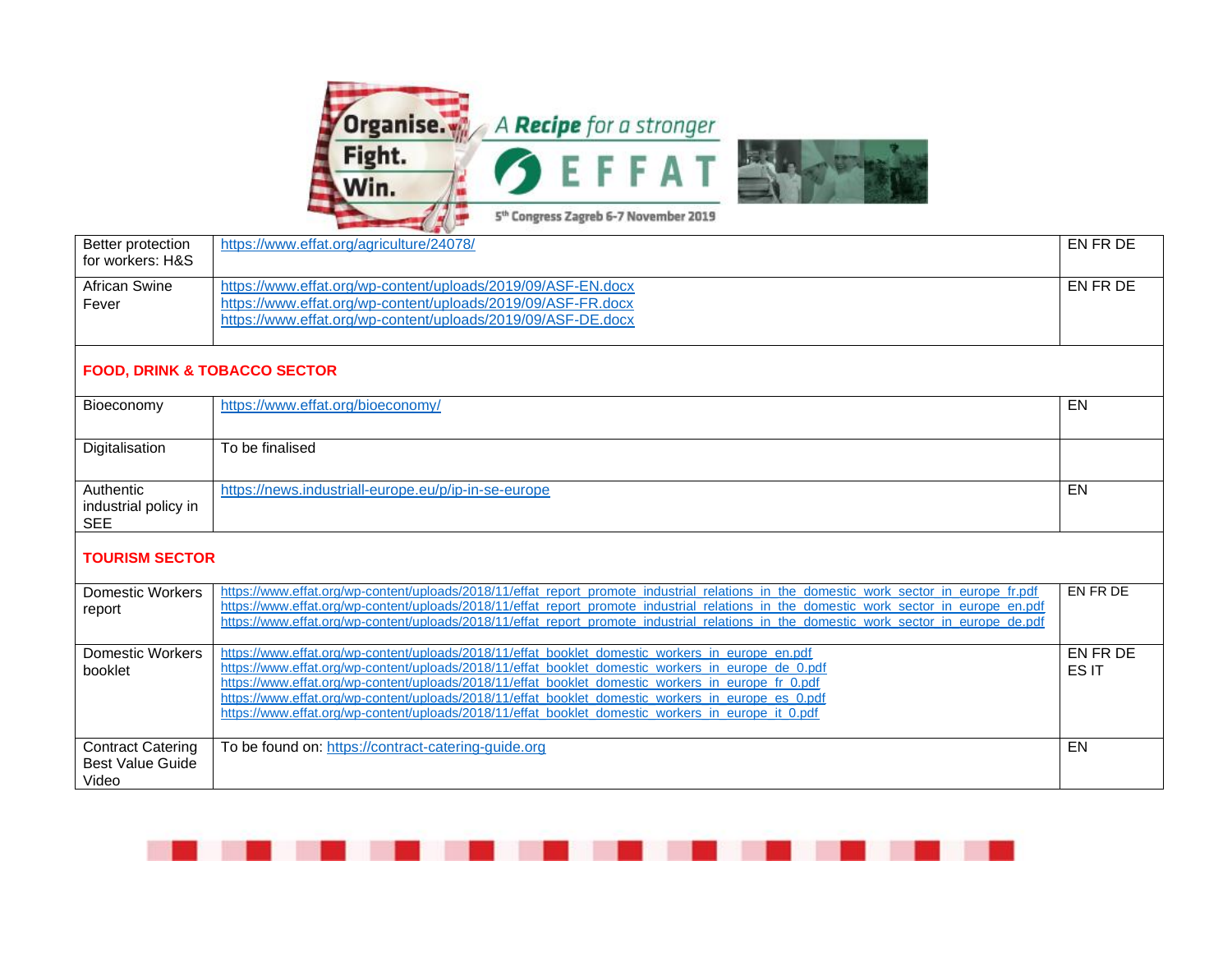

| <b>Contract Catering</b> | https://contract-catering-guide.org/wp-content/uploads/2019/09/Catering-Services Best-Value-Guide EN Web.pdf       | EN FR DE    |
|--------------------------|--------------------------------------------------------------------------------------------------------------------|-------------|
| <b>Best Value Guide</b>  | Other languages available soon.                                                                                    | NL FI HU PT |
|                          |                                                                                                                    | ES IT       |
| <b>EFFAT Mutual</b>      | https://www.effat.org/wp-content/uploads/2019/10/EFFAT-Policy-on-Mutual-Respect-EN-final-1.pdf                     | EN FR DE    |
| respect policy           | https://www.effat.org/wp-content/uploads/2019/10/EFFAT-Policy-on-Mutual-Respect-FR-final-1.pdf                     |             |
|                          | https://www.effat.org/wp-content/uploads/2019/10/EFFAT-Policy-on-Mutual-Respect-DE-final-1.pdf                     |             |
|                          |                                                                                                                    |             |
| <b>EFFAT</b>             | https://www.effat.org/wp-content/uploads/2019/10/EFFAT-Congress-recommendations-on-equal-pay-2014-11-21-EN-1.pdf   | EN FR DE    |
| Recommendations          | https://www.effat.org/wp-content/uploads/2019/10/EFFAT-Congress-recommendations-on-equal-pay-2014-11-21-FR-1.pdf   |             |
| Equal Pay                | https://www.effat.org/wp-content/uploads/2019/10/EFFAT-Congress-recommendations-on-equal-pay-2014-11-21-DE-1.pdf   |             |
|                          |                                                                                                                    |             |
| <b>EFFAT Position</b>    | https://www.effat.org/wp-content/uploads/2019/10/EFFAT-Tourism-Sector-Position-on-sharing-economy-EN-final-1.pdf   | EN FR DE    |
| Sharing Economy          | https://www.effat.org/wp-content/uploads/2019/10/EFFAT-Tourism-Sector-Position-on-sharing-economy-FR-final-1.pdf   |             |
|                          | https://www.effat.org/wp-content/uploads/2019/10/EFFAT-Tourism-Sector-Position-on-sharing-economy-DE-final-1.pdf   |             |
|                          |                                                                                                                    |             |
| EFFAT-HOTREC             | https://www.effat.org/wp-content/uploads/2019/10/EFFAT-HOTREC-joint-statement-on-sharing-economy-2015-12-04-EN-    | EN FR DE    |
| <b>Position Sharing</b>  | signed-1.pdf                                                                                                       |             |
| Economy                  | https://www.effat.org/wp-content/uploads/2019/10/EFFAT-HOTREC-joint-statement-on-sharing-economy-2015-12-04-FR-    |             |
|                          | signed-1.pdf                                                                                                       |             |
|                          | https://www.effat.org/wp-content/uploads/2019/10/EFFAT-HOTREC-joint-statement-on-sharing-economy-2015-12-04-DE-    |             |
|                          | signed-1.pdf                                                                                                       |             |
|                          |                                                                                                                    |             |
|                          |                                                                                                                    |             |
| <b>COMPANY</b>           | To access the hereunder documents on the TNC-EWC Portal, kindly contact Priya Klinkenberg: p.klinkenberg@effat.org |             |
| <b>POLICY</b>            | Login & password will be provided.                                                                                 |             |
|                          |                                                                                                                    |             |
| CB in Coca cola          | http://www.effat-ewc.org/sites/default/files/documents/Brochure EN.pdf                                             | EN FR DE    |
|                          | http://www.effat-ewc.org/sites/default/files/documents/Brochure FR.pdf                                             | ES          |
|                          | http://www.effat-ewc.org/sites/default/files/documents/Brochure DE.pdf                                             |             |
|                          | http://www.effat-ewc.org/sites/default/files/documents/Brochure_ES.pdf                                             |             |
|                          |                                                                                                                    |             |
| <b>EFFAT TNC-EWC</b>     | http://www.effat-ewc.org/                                                                                          | EN          |
| Portal                   |                                                                                                                    |             |
|                          |                                                                                                                    |             |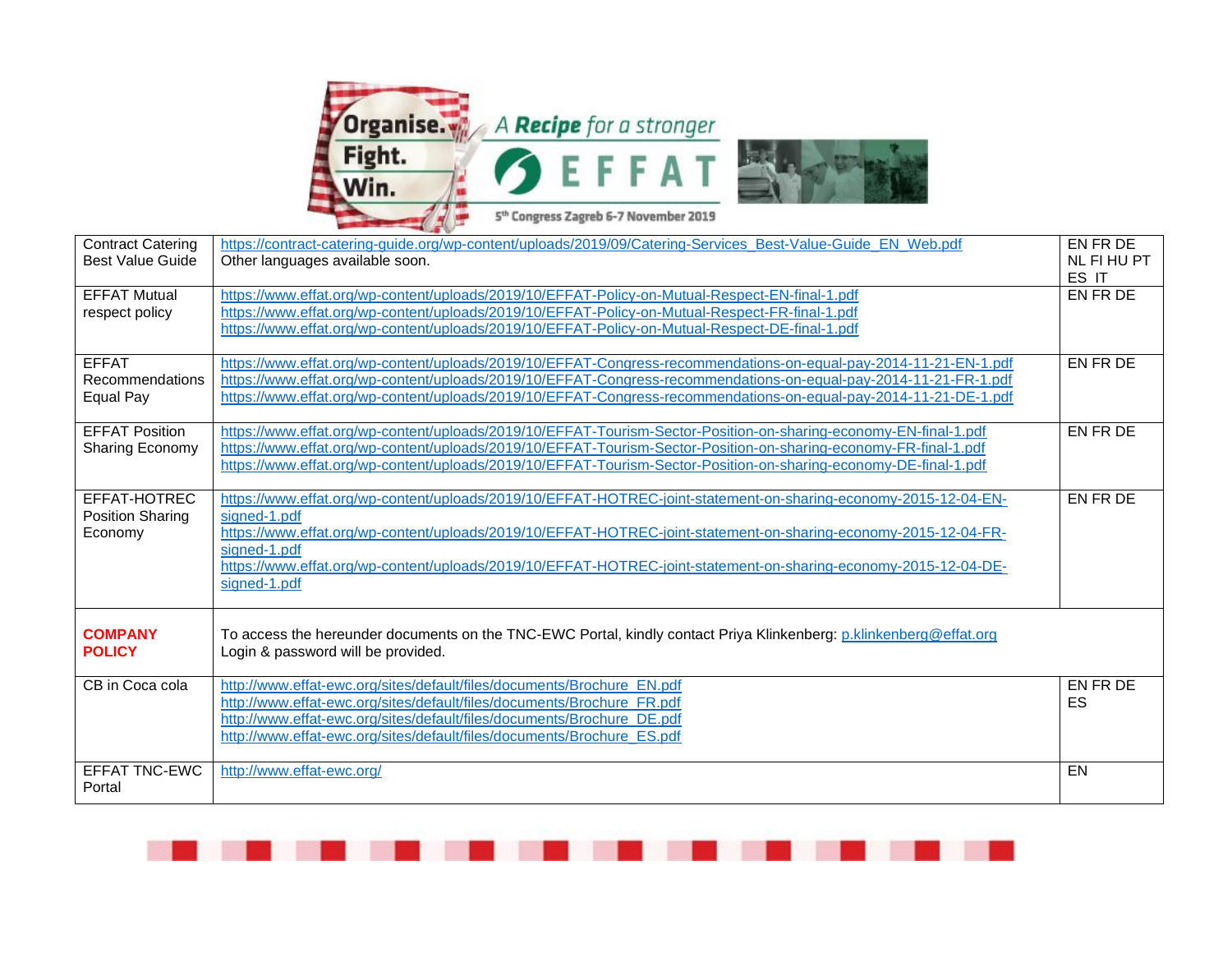

Г

─ा

| Enhancing EFFAT<br>Role in EWCs                                         | http://www.effat-ewc.org/resources                                                                                                | EN                       |
|-------------------------------------------------------------------------|-----------------------------------------------------------------------------------------------------------------------------------|--------------------------|
| What information<br><b>EWC</b> members<br>need?                         | http://www.effat-ewc.org/resources/what-information-we-need                                                                       | $E$ N                    |
| How to deal with<br>precarious work in<br>my EWC                        | http://www.effat-ewc.org/resources/precarious-works                                                                               | EN                       |
| 10 practical steps<br>to deal with work-<br>related stress in<br>my EWC | http://www.effat-ewc.org/resources/managing-stress-and-psycho-social-risks-working-tool-ewc-members-and-coordinators-en-fr-<br>de | EN                       |
| Youth<br>unemployment:<br>What role can<br>EWC play?                    | http://www.effat-ewc.org/resources/ewc-working-tools-%E2%80%93-youth-unemployment                                                 | EN                       |
| Questionnaires<br>Collective<br>bargaining<br>coordination              | http://www.effat-ewc.org/resources/collective-bargaining-questionnaire-en-fr-de-it-es                                             | EN FR DE<br><b>IT ES</b> |
| <b>EFFAT Policy for</b><br>dealing with<br>restructuring                | http://www.effat-ewc.org/resources/restructuring-policies                                                                         | EN FR DE<br><b>IT ES</b> |